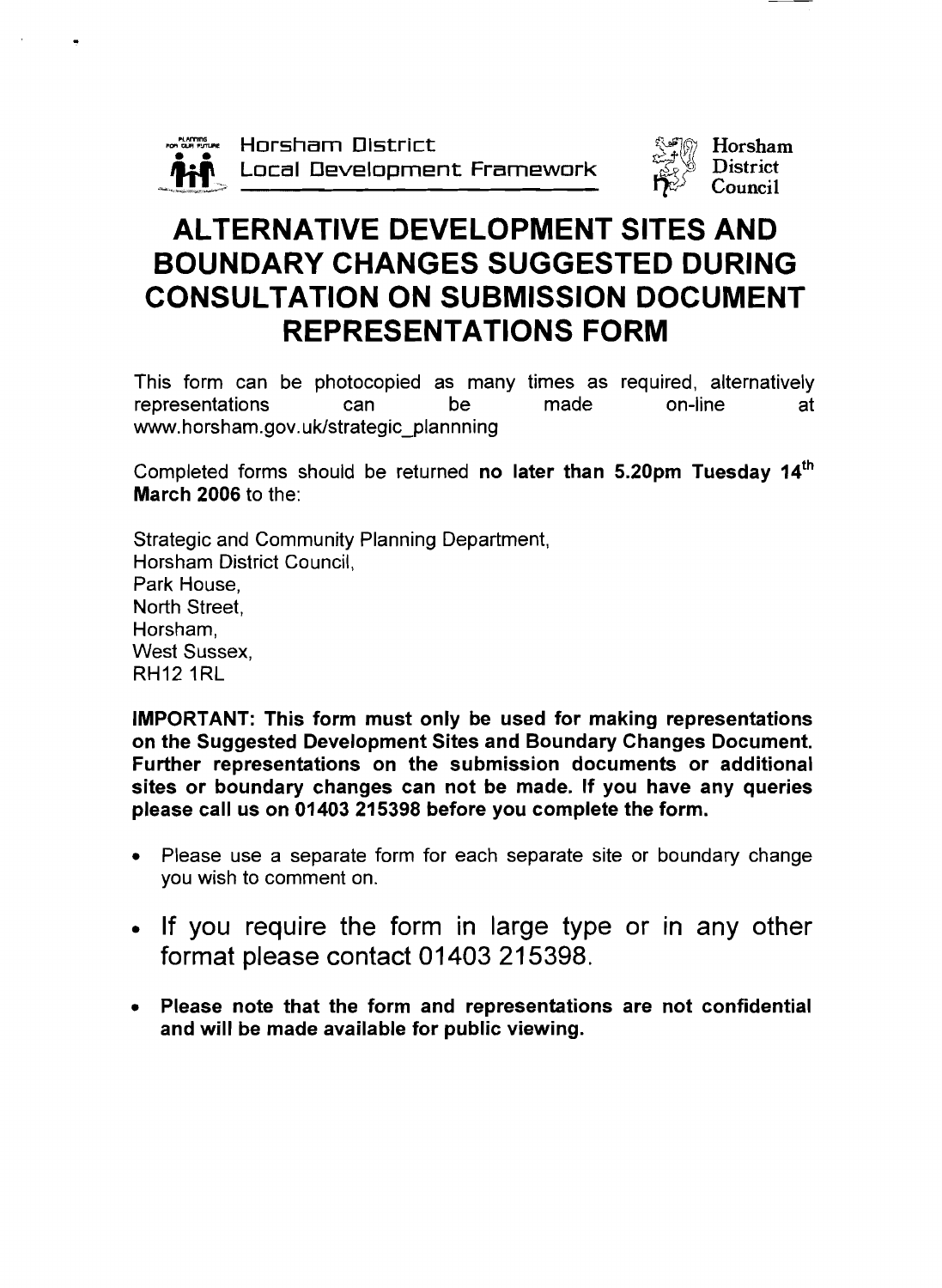## **Section A** - **Main contact details**

| <b>Title</b><br>Name<br>Name of Organisation (if<br>applicable e.g. Parish Council) |  |  |  |
|-------------------------------------------------------------------------------------|--|--|--|
| <b>Address</b>                                                                      |  |  |  |
| Postcode                                                                            |  |  |  |
| Telephone<br>inc code                                                               |  |  |  |
| Fax                                                                                 |  |  |  |
| e-mail address                                                                      |  |  |  |

### **If you are representing someone else, please complete their details below.**

| <b>Title</b>   |  | Name |  |  |
|----------------|--|------|--|--|
| Name of Client |  |      |  |  |
| <b>Address</b> |  |      |  |  |
|                |  |      |  |  |
|                |  |      |  |  |
| Postcode       |  |      |  |  |
| Telephone      |  |      |  |  |
| inc code       |  |      |  |  |
| Fax            |  |      |  |  |
| e-mail address |  |      |  |  |

## **Section B - Support or objection**

| Is your comment a Support<br>or Objection? | Supporting | please tick | <sup>'</sup> Objecting | $\perp$ please tick, |
|--------------------------------------------|------------|-------------|------------------------|----------------------|
|--------------------------------------------|------------|-------------|------------------------|----------------------|

## **Section C - Which part of the document does your comment relate to?**

| Site/Boundary |  |  |
|---------------|--|--|
| Reference     |  |  |